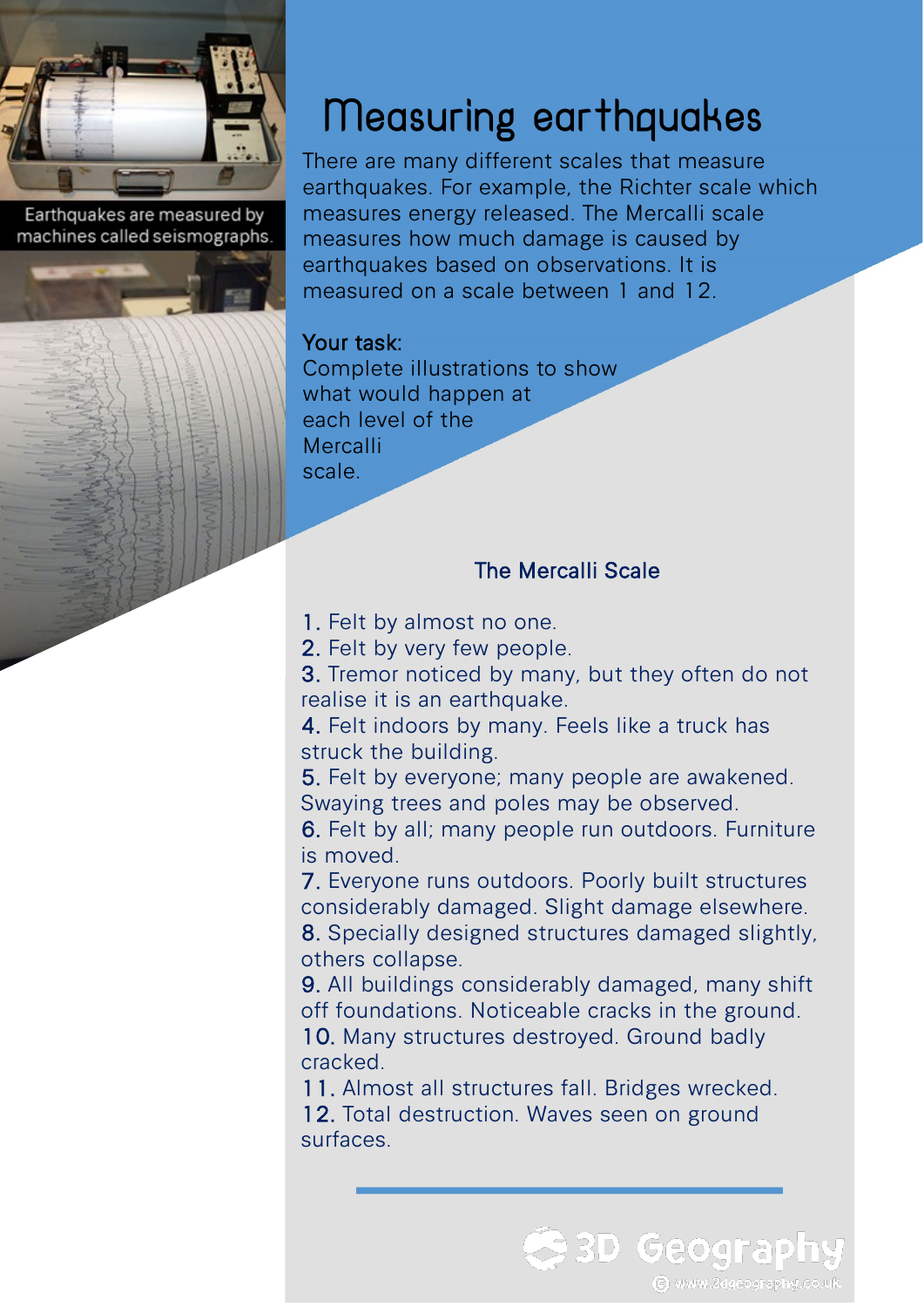## The Mercalli scale

| Level 1 | Level 2 |
|---------|---------|
| Level 3 | Level 4 |
| Level 5 | Level 6 |

**BD Geography**